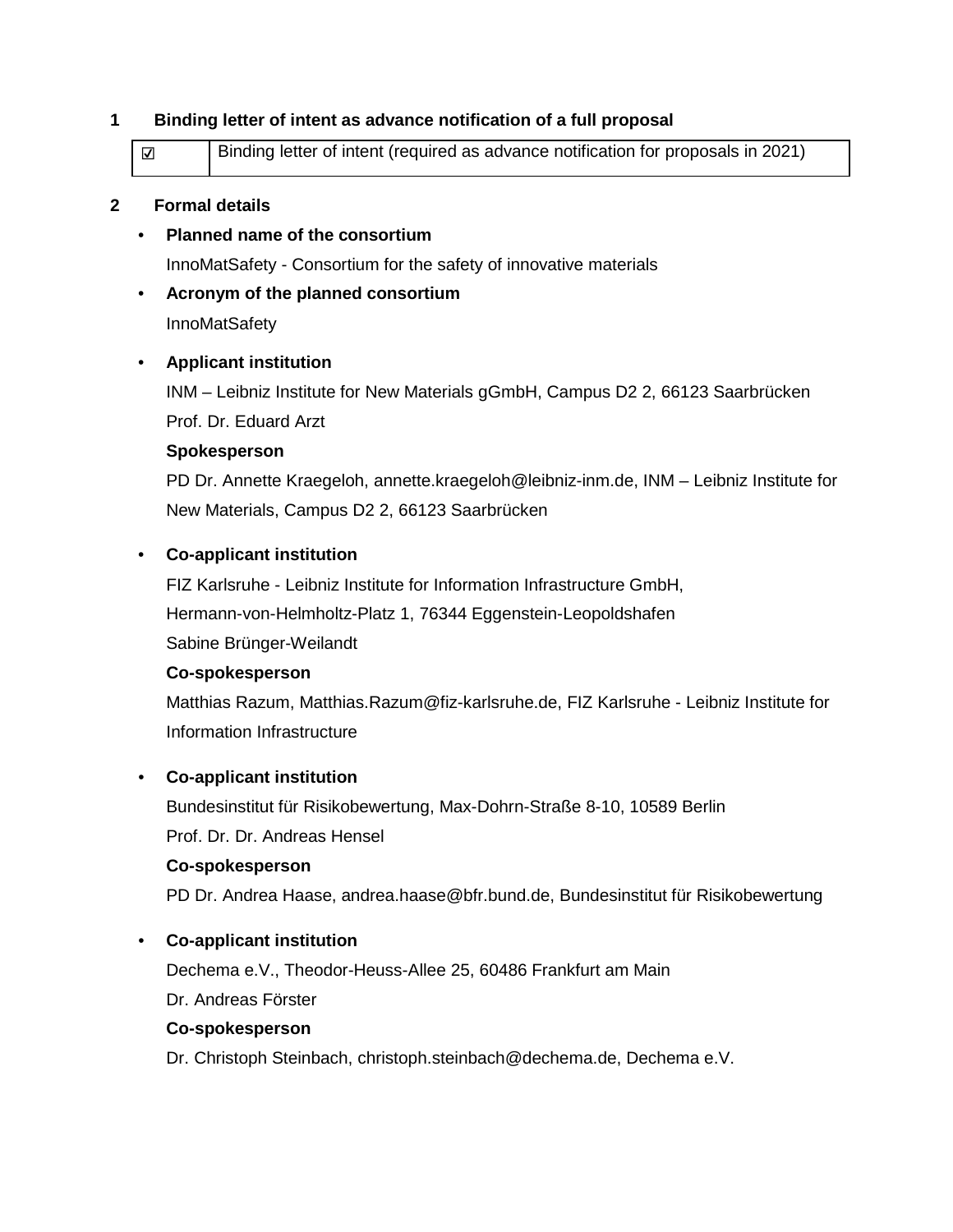# • **Co-Applicant institution**

University of Duisburg-Essen, Universitätsstr. 7, 45141 Essen Prof. Dr. Ulrich Radtke

# **Co-spokesperson**

Prof. Dr. Matthias Epple, matthias.epple@uni-due.de, Institute for Inorganic Chemistry University of Duisburg-Essen

# • **Co-Applicant institution**

ITEM – Fraunhofer Institute for Toxicology and Experimental Medicine,

Nikolai-Fuchs-Straße 1, 30625 Hannover

Prof. Dr. Norbert Krug

## **Co-spokesperson**

Dr. Sylvia Escher, sylvia.escher@item.fraunhofer.de, Department of In silico toxicology, ITEM – Fraunhofer Institute for Toxicology and Experimental Medicine

## • **Co-Applicant institution**

Goethe University Frankfurt, Robert-Mayer-Straße 10, 60629 Frankfurt am Main Prof. Dr. Enrico Schleiff

#### **Co-spokesperson**

Prof. Dr. Lena Wiese, [lena.wiese@item.fraunhofer.de,](mailto:lena.wiese@item.fraunhofer.de) Faculty Computer Science and Mathematics, Institute for Computer Science, Goethe University Frankfurt

# • **Co-Applicant institution**

IWT – Leibniz Institute for Materials Engineering, Badgasteiner Str. 3, 28359 Bremen Prof. Dr. Lutz Mädler

# • **Co-spokesperson**

Prof. Dr. Lutz Mädler, lmaedler@iwt.uni-bremen.de, IWT – Leibniz Institute for Materials Engineering

# • **Co-Applicant institution**

Bundesanstalt für Materialforschung und -prüfung (BAM), Unter den Eichen 87, 12205 **Berlin** 

Prof. Dr. Ulrich Panne

#### **Co-spokesperson**

Dr. Harald Bresch, [harald.bresch@bam.de,](mailto:harald.bresch@bam.de) Division 4.2 Materials and Air Pollutants, Bundesanstalt für Materialforschung und -prüfung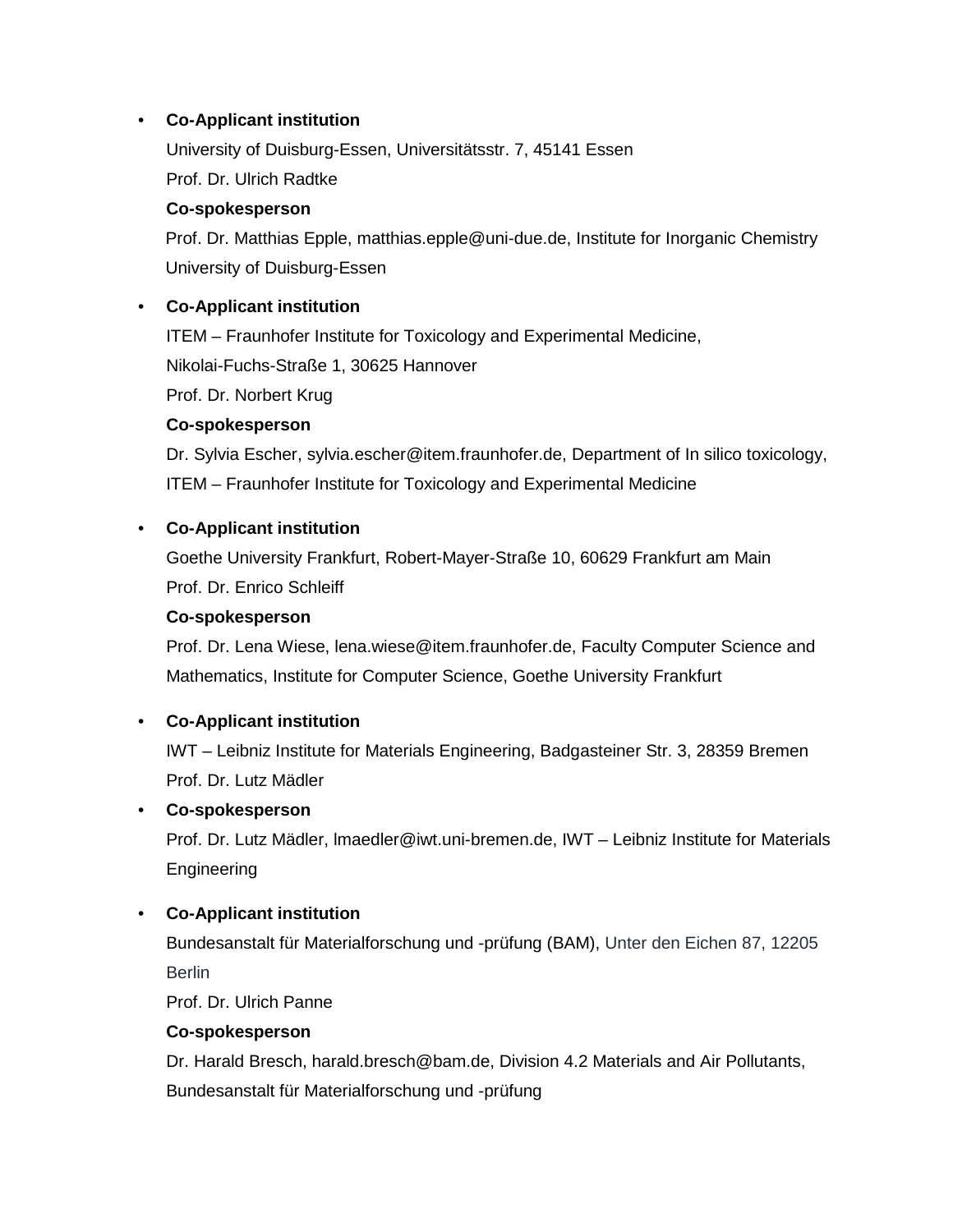#### • **Participants**

| PD Dr. Christoph van Thriel         | IfADo - Leibniz Research Centre for Working Environment<br>and Human Factors                                                                                                          |
|-------------------------------------|---------------------------------------------------------------------------------------------------------------------------------------------------------------------------------------|
| Dr. Dana Kühnel                     | Department of Bioanalytical Ecotoxicology, UFZ - Helmholtz<br><b>Centre for Environmental Research</b>                                                                                |
| Dr. Katja Nau                       | Work group Process Optimization, Information<br>Management, Applications (PIA), IAI - Institute for<br>Automation and Applied Informatics, Karlsruhe Institute of<br>Technology (KIT) |
| Dr. Roel Schins                     | <b>IUF</b> – Leibniz Research Institute for Environmental Medicine                                                                                                                    |
| Prof. Dr. Marcus Frohme             | Faculty of Engineering and Natural Science, Technical<br>University of Applied Sciences Wildau                                                                                        |
| Prof. Dr. Martin<br>Hofmann-Apitius | Business Area Bioinformatics, SCAI - Fraunhofer Institute<br>for Algorithms and Scientific Computing / University of Bonn                                                             |
| Prof. Dr. Tobias Kraus              | Colloid and Interface Chemistry, Saarland University,<br>Saarbrücken                                                                                                                  |

#### **3 Objectives, work programme and research environment**

#### Research area of the proposed consortium

205 Medicine, 322 Chemical Solid State and Surface Research, 323 Physical Chemistry, 325 Biological Chemistry and Food Chemistry, 406 Materials Science

#### Concise summary of the planned consortium's main objectives and task areas

The consortium addresses the research area of innovative materials and their impact on human health and the environment. Innovative materials include nanomaterials as well as other materials that exhibit novel properties independent of a defined size-range. They might possess deviating toxicological profiles compared to those of conventional materials. This requires strategies to assess and predict potential hazard and risk along their life-cycle as only safe materials applications can support sustainable innovations. The topic demands contributions from various disciplines. Correspondingly, the consortium works on an interdisciplinary basis and comprises members from the fields of chemistry, physics, materials science, toxicology, medicine, biology, and information sciences. The research field of materials safety is hallmarked by a vast variety of material types and approaches to characterise their intrinsic and toxicological properties. There is an urgent need to develop appropriate test systems and testing schemes supporting scientific understanding, appropriate materials design as well as regulatory needs. Consolidation of research data and their efficient use/re-use are mandatory for the further advancement of the field. A major challenge in this interdisciplinary and heterogeneous field is the establishment of community-wide accepted standards for acquisition, description, curation, and storage of research data. Our vision is to support the design and advanced risk assessment of innovative materials through data-rich concepts like safe-by-design, adverse outcome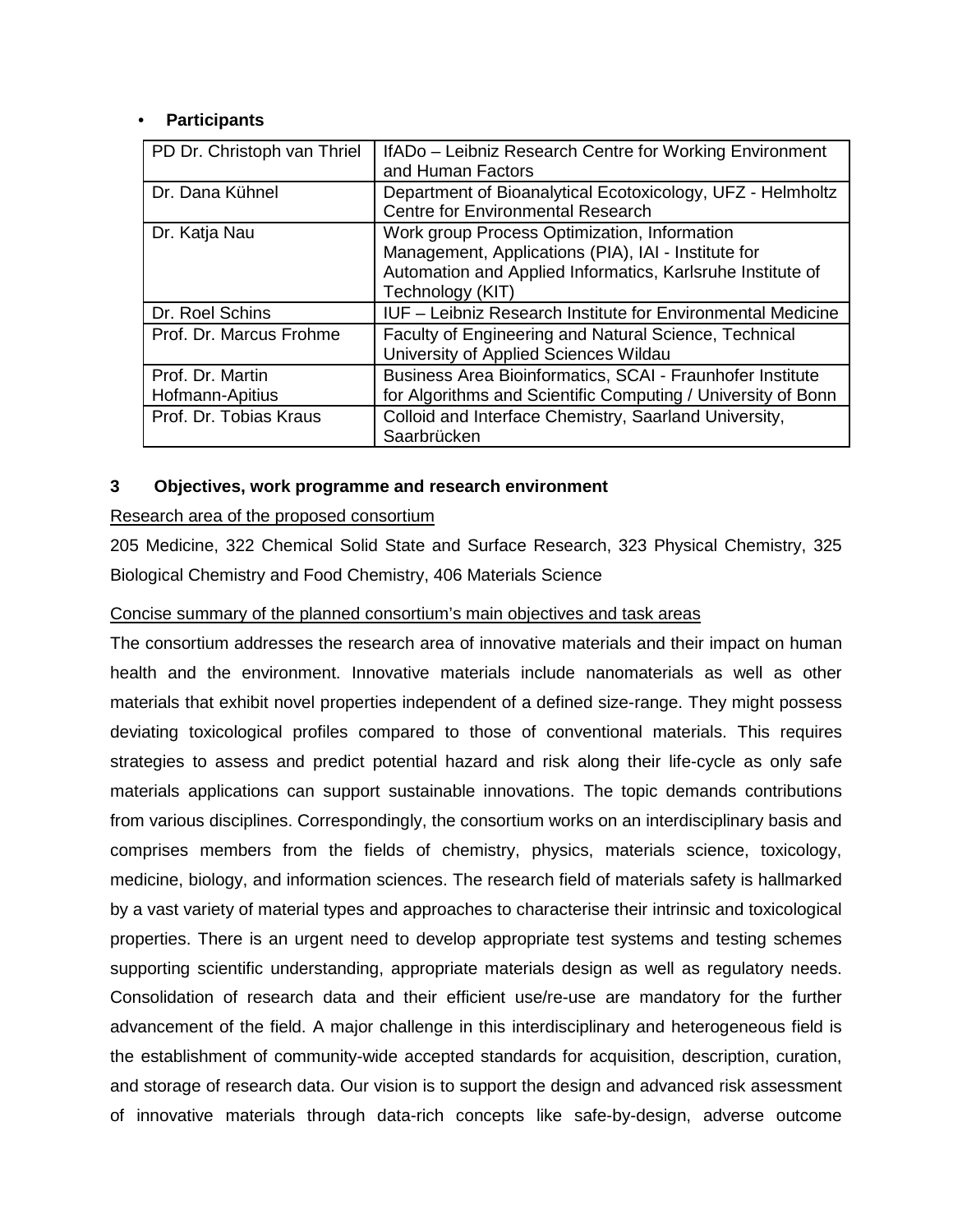pathways, computational modelling, and meta-analyses. To this end, we will establish a reliable and sustainable research data infrastructure which interlinks datasets along the data flow in the field of innovative materials safety. To realise this vision, we have set ourselves these objectives:

- Establishing community-approved metadata standards, vocabularies and ontologies as well as quality criteria for research data in the field of innovative material safety.
- Enabling seamless access to both high quality data and machine-readable operating procedures, furthering data reuse and efficient experimental design.
- Supporting the digital transformation of all processes in the research workflow from material design up to toxicological assessment.
- Promoting RDM and FAIR data as relevant competencies within the community and as an integral part of professional curricula.
- Creating an ethical and legal framework with a focus on community-specific aspects of intellectual property rights, animal studies, and genetic engineering.

We strive to provide reliable data for evaluation, decision-making and regulation throughout the data lifecycle according to the FAIR principles.

| TA#          | <b>TA Name</b>                                                      | TA core responsibility                                                                                                                                                                                                                                                                                      |
|--------------|---------------------------------------------------------------------|-------------------------------------------------------------------------------------------------------------------------------------------------------------------------------------------------------------------------------------------------------------------------------------------------------------|
|              | Governance/Management                                               | Providing guidance to the consortium and supporting<br>the task area leaders in fulfilling their objectives;<br>promoting cross-cutting development and providing<br>legal support within the consortium                                                                                                    |
| $\mathbf{2}$ | Description standards and<br>quality criteria                       | Providing modular-based and interoperable<br>description standards and a comprehensive concept<br>for research data quality assurance and guidance on<br>minimal data requirements and completeness                                                                                                         |
| $\mathbf{3}$ | Digitized (meta-)data<br>acquisition, documentation and<br>transfer | Providing machine-readable (S)OPs, APIs for<br>seamless lab-device to ELN data transfer and<br>machine-readable (S)OP and lab-devices integration                                                                                                                                                           |
| 4            | Networked repositories and<br>databases                             | Developing a federated network of<br>repositories/databases within the framework of the<br><b>NFDI</b>                                                                                                                                                                                                      |
| 5            | Training and Dissemination,<br>Community involvement                | Enabling the cultural change in collecting and re-using<br>data by communicating the goals, services, and<br>results of the initiative, by adapting to the community<br>needs, educating next and current generation<br>researchers, and facilitating cross-disciplinary<br>networking across the community |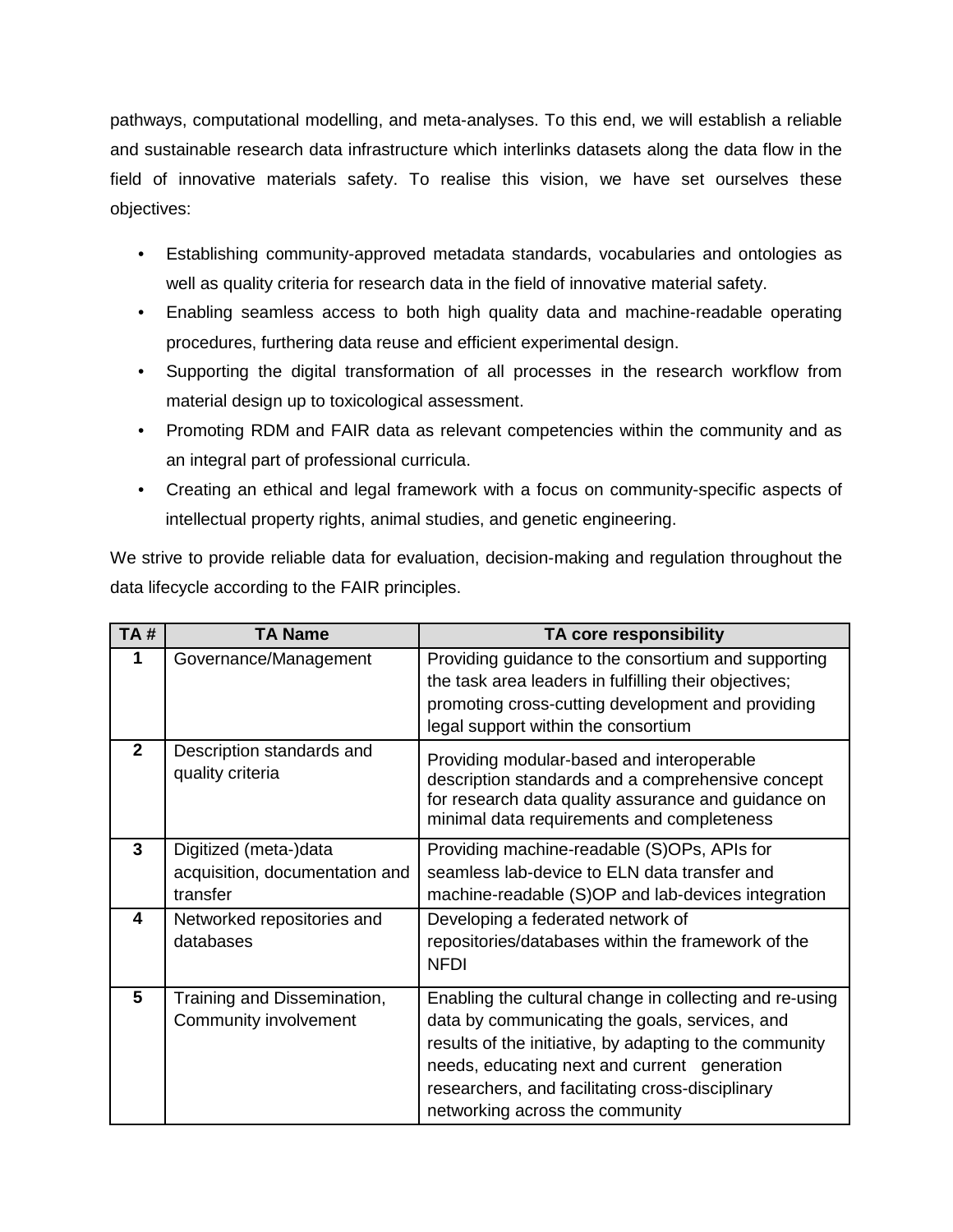# Brief description of the proposed use of existing infrastructures, tools and services that are essential in order to fulfil the planned consortium's objectives

InnoMatSafety will take advantage of its strong national and international networking and cooperate closely with established European infrastructures such as eNanoMapper. In addition, the consortium partners included EUON/DaNa, the AdvancedNano GOFAIR Implementation Network (EU), as well as ICSD, and CSD for the analysis of crystallographic data.

The InnoMatSafety consortium aims to create a distributed infrastructure of existing, networked repositories/databases for data archival, publication and retrieval, including:

- data.eNanoMapper (Chemistry/Health Science):
- Open TG-GATEs (Toxicogenomics)
- NanoCommons Knowledge Base (Nanomaterials Safety)
- ToxCast (Toxicology)

Due to its central role for organisations that manage scientific data on chemicals in a regulatory context, the consortium plans to integrate IUCLID (International Uniform Chemical Information Database) as a key software to record, store, maintain and exchange data on intrinsic and hazard properties of chemical substances.

In order to define requirements for toxicological datasets and data quality, the consortium will closely interact with the DFG Permanent Senate Commission for the Investigation of Health Hazards of Chemical Compounds in the Work Area (MAK Commission) and the DFG Permanent Senate Commission on Food Safety (SKLM). The consortium plans to describe the data by a modular metadata scheme (a blueprint for such a scheme has been developed by some of the partners in the NanoS-QM project [\(https://nanosqm.leibniz-nanosicherheit.de/\)](https://nanosqm.leibniz-nanosicherheit.de/), based on existing scientific and regulatory relevant standards. Furthermore, the development of an overarching ontology is planned, adapted to the requirements of the community and integrated in ELNs that are already used by some partners such as eLabFTW, openBIS or Chemotion.

Wherever possible and appropriate, we will reuse infrastructure components from other, already established consortia - as stated in the Leipzig-Berlin declaration - as well as results from the NFDI sections (see "4 Cross-cutting topics")).

Interfaces to other funded or proposed NFDI consortia: brief description of existing agreements for collaboration and/or plans for future collaboration

With **NFDI4Chem**, we plan to cooperate closely in the adaptation and further development of electronic laboratory notebooks (ELN) and the connection of laboratory equipment to ELN via corresponding interfaces.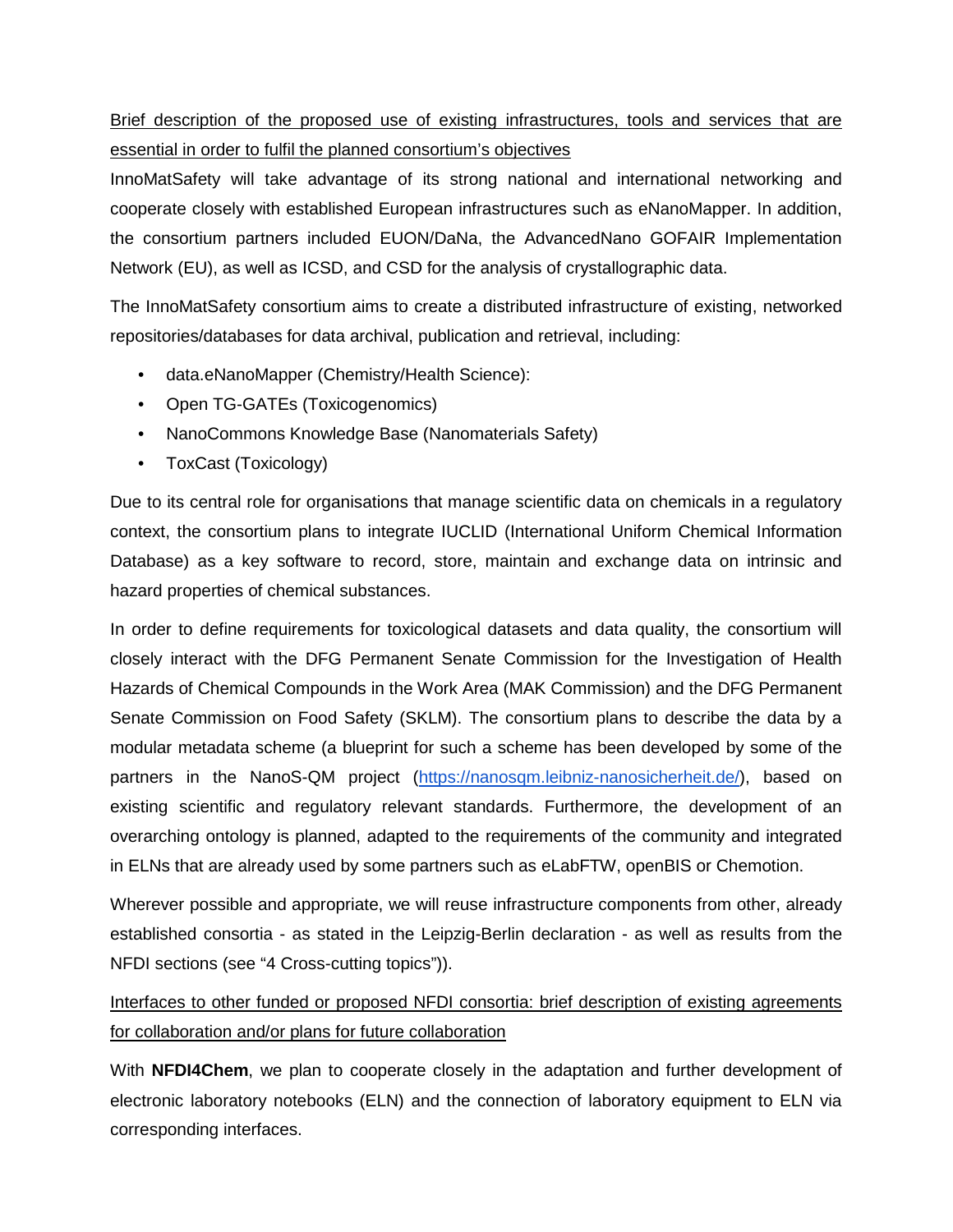We intend to work together with **NFDI4Ing** in the development of metadata schema and operating procedures concerning materials characterisation and materials safety data, in the description of workflows and the development of ontologies.

With **NFDI4Cat**, we have a joint interest in innovative and safe catalytic materials. The implementation of Safe-by-Design approaches in the field of catalysis by use of data on materials properties and safety and concepts for standardisation of such data will be discussed.

InnoMatSafety can benefit from the work of **NFDI4Matwerk** in the area of material characterisation. At the same time, InnoMatSafety's "safe-by-design" approach in particular complements parts of the NFDI4Matwerk work programme. An exchange regarding the documentation of data (e.g. by use of ELN), the development of metadata standards, as well as data requirements for predictive modelling (Safe by Design) is envisaged.

With **4Immuno**, we share a common interest in interoperable and modular metadata standards and quality criteria for measurements, e.g. for methods like cytometry.

We will develop joint use-cases with **DeBioData** on the efficacy and toxicity of innovative materials used in the field of drug delivery and thereby evaluate interoperability of our data description standards.

**4BIOIMAGE** addresses important methods relevant to several consortia, including InnoMatSafety. We will cooperate in developing metadata standards and ontologies for relevant microscopy techniques (e.g., confocal laser scanning microscopy) as well as in knowhow transfer and training in the field of microscopy, especially image analysis, and in defining joint interfaces to ELN.

#### **4 Cross-cutting topics**

# Please identify cross-cutting topics that are relevant for your consortium and that need to be designed and developed by several or all NFDI consortia.

InnoMatSafety sees several topics that can be better addressed across consortia. For this reason, the consortium supports cross-cutting activities as described in the Leipzig-Berlin declaration. In addition, we see active participation in the establishing sections of the NFDI as being central to the success of our initiative as well as of the NFDI as a whole. More specifically, we see overlapping interests in the fields of interoperable metadata, knowledge graph and vocabularies, legal and ethical issues, authentication and authorisation infrastructure, and services for long-term preservation of research data. In addition, we see synergies with other consortia in the areas of electronic laboratory notebooks (ELN) and the connection of laboratory equipment with ELN.